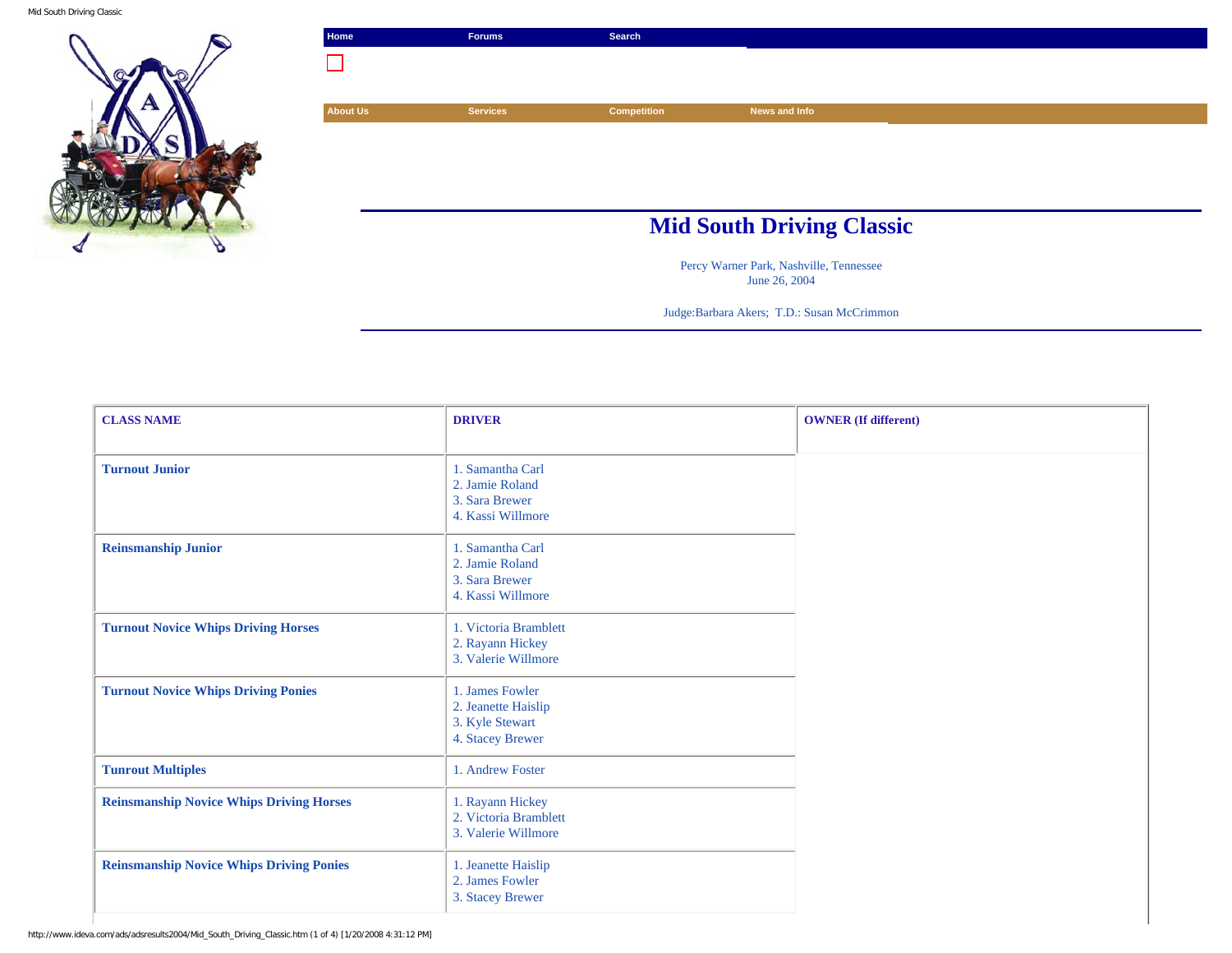| <b>Reinsmanship Multiples</b>              | 1. Andrew Foster                                                                                                       |
|--------------------------------------------|------------------------------------------------------------------------------------------------------------------------|
| <b>Turnout Single Horse</b>                | 1. Ardeth Obenauf<br>2. Rebecca Jones<br>3. Ellen Wolf<br>4. Susan Walker<br>5. BJ Rubin                               |
| <b>Turnout Single Pony</b>                 | 1. Mary Lambert<br>2. Michelle Walters<br>3. Brooke Newell<br>5. Deborah Way<br>6. Wanda Chancellor                    |
| <b>Reinsmanship Single Horse</b>           | 1. Ardeth Obenauf<br>2. Ellen Wolf<br>3. Susan Walker<br>4. Rebecca Jones<br>5. BJ Rubin                               |
| <b>Reinsmanship Single Pony</b>            | 1. Mary Lambert<br>2. Brooke Newell<br>3. Michelle Walters<br>4. Vickie Geny<br>5. Wanda Chancellor<br>6. Deborah Wray |
| <b>Working Junior</b>                      | 1. Samantha Carl<br>2. Jamie Roland<br>3. Sara Brewer<br>4. Kassi Willmore                                             |
| <b>Working Novice Whips Driving Horses</b> | 1. Victoria Bramblett<br>2. Rayann Hickey<br>3. Valerie Willmore                                                       |
| <b>Working Novice Whips Driving Ponies</b> | 1. Jeanette Haislip<br>2. James Fowler<br>3. Stacey Brewer                                                             |
| <b>Reinsmanship Multiples</b>              | 1. Andrew Foster                                                                                                       |
| <b>Working Single Horse</b>                | 1. Susan Walker<br>2. BJ Rubin<br>3. Ardeth Obenauf<br>4. Rebecca Jones<br>5. Ellen Wolf                               |
| <b>Working Single Pony</b>                 | 1. Brooke Newell<br>2. Mary Lambert<br>3. Michelle Walters<br>4. Wanda Chancellor<br>5. Vickie Geny                    |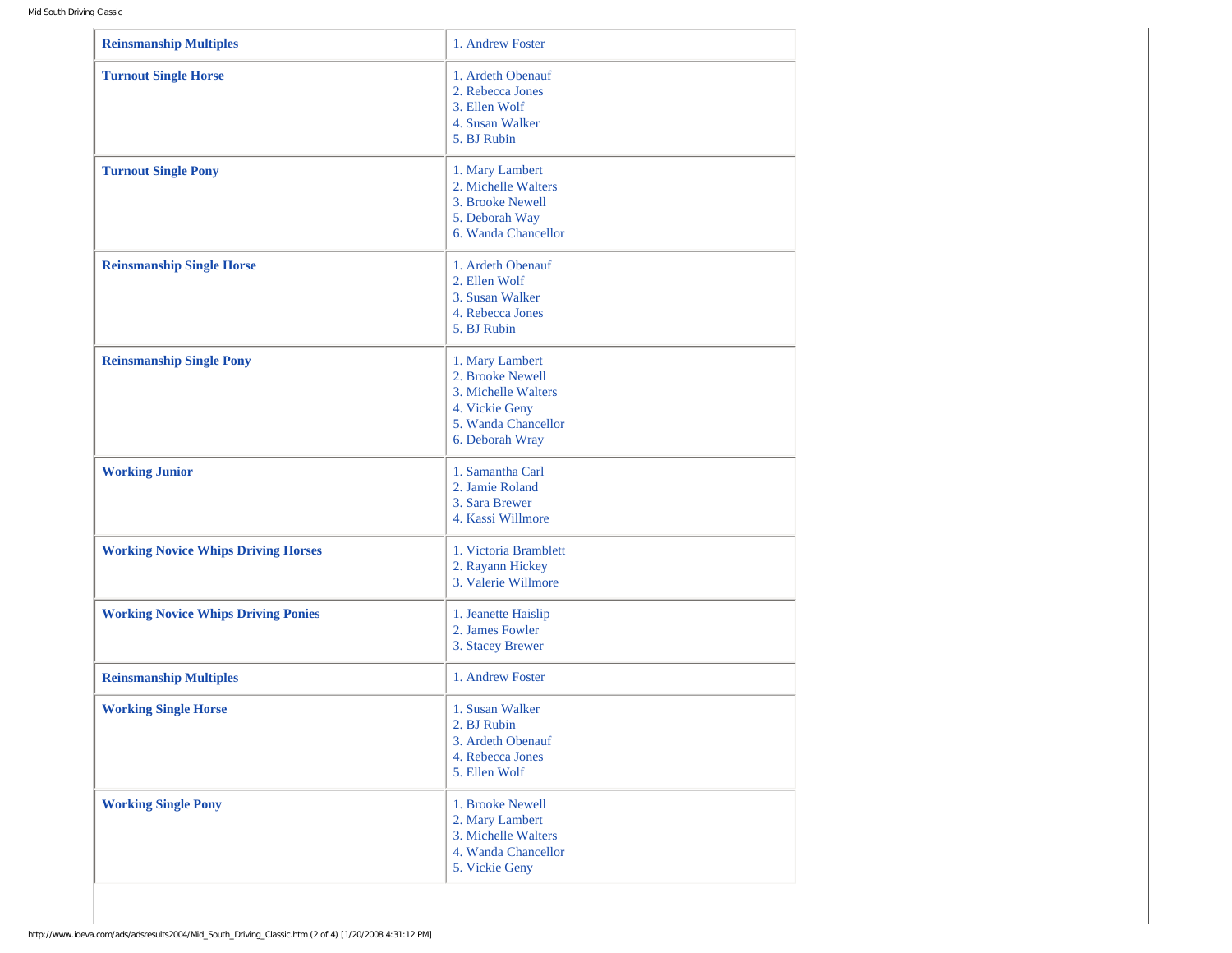| <b>Turnout VSE</b>                                 | 1. Bob Dorris<br>2. Patty Wood                                                                      |
|----------------------------------------------------|-----------------------------------------------------------------------------------------------------|
| <b>Reinsmanship VSE</b>                            | 1. Patty Wood<br>2. Bob Dorris                                                                      |
| <b>Working VSE</b>                                 | 1. Patty Wood<br>2. Bob Dorris                                                                      |
| <b>Timed Obstacles Juniors</b>                     | 1. Jamie Roland<br>2. Sara Brewer<br>3. Kassi Willmore<br>4. Samantha Carl                          |
| <b>Timed Obstacles Novice Whips Driving Horses</b> | 1. Victoria Bramblett<br>2. Rayann Hickey<br>3. Valerie Willmore                                    |
| <b>Timed Obstacles Novice Whips Driving Ponies</b> | 1. Kyle Stewart<br>2. Stacey Brewer<br>3. James Fowler<br>4. Jeanette Haislip                       |
| <b>Timed Obstacles Multiples</b>                   | 1. Walter Foster<br>2. Andrew Foster                                                                |
| <b>Timed Obstacles Single Horse</b>                | 1. BJ Rubin<br>2. Rebecca Jones<br>3. Susan Walker<br>4. Ardeth Obenauf<br>5. Ellen Wolf            |
| <b>Timed Obstacles Single Pony</b>                 | 1. Vickie Geny<br>2. Mary Lambert<br>3. Brooke Newell<br>4. Wanda Chancellor<br>5. Michelle Walters |
| <b>Progressive Junior</b>                          | 1. Samantha Carl<br>2. Sara Brewer<br>3. Kassi Willmore<br>4. Jamie Roland                          |
| <b>Progressive Novice Whips Driving Horses</b>     | 1. Victoria Bramblett<br>2. Rayann Hickey<br>3. Valerie Willmore                                    |
| <b>Progressive Novice Whips Driving Ponies</b>     | 1. Stacey Brewer<br>2. James Folwer<br>3. Kyle Stewart                                              |
| <b>Progressive Multiples</b>                       | 1. Andrew Foster<br>2. Walter Foster                                                                |